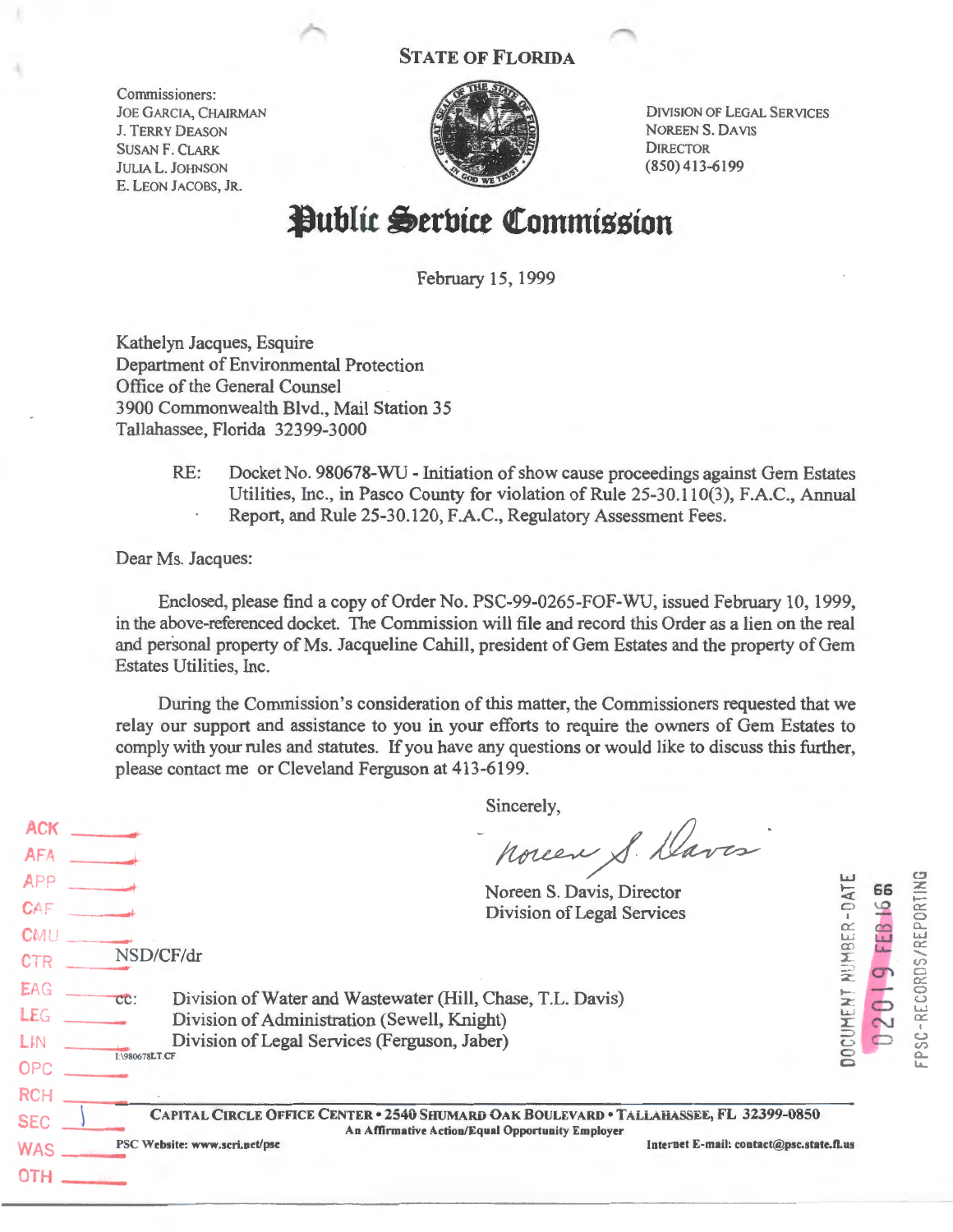### BEFORE THE FLORIDA PUBLIC SERVICE COMMISSION

In re: Initiation of show cause proceedings against Gem Estates Utilities, Inc., in Pasco County for violation of Rule 25- 30.110(3), F.A.C., Annual Report, and Rule 25-30.120, F.A.C., Regulatory Assessment Fees.

DOCKET NO. 980678-WU ORDER NO. PSC-99-0265-FOF-WU ISSUED: February 10, 1999

The following Commissioners participated in the disposition of this matter:

> JOE GARCIA, Chairman J. TERRY DEASON SUSAN F. CLARK JULIA L. JOHNSON E. LEON JACOBS, JR.

## ORDER MODIFYING ORDER NO. PSC-98-0905-SC-WU, REOUIRING THAT LIENS BE RECORDED FOR DELINQUENT REGULATORY ASSESSMENT FEES, PENALTIES AND INTEREST, AND CLOSING DOCKET

BY THE COMMISSION:

#### BACKGROUND

Gem Estates Utilities, Inc. (Gem Estates or utility), is a Class C water utility operating in Pasco County. Gem Estates provides water service to 215 customers in a mobile home subdivision in Pasco County. In its 1994 annual report, the utility reported water operating revenues of \$12,152 and operating expenses of \$19,887, resulting in a net loss of \$7,735.

This utility has neither filed its annual reports from 1995 to 1997 nor remitted regulatory assessment fees for the same period. The utility also owes penalties and interest for 1992 and 1993 for not timely remitting regulatory assessment fees.

By Order No. PSC-98-0905-SC-WU, issued July 7, 1998, we ordered that Gem Estates show cause, in writing, within 20 days of the order, why it should not remit a penalty in the amount of

> **A TRUE COPY**  ATTEST <u>Care H</u>

**DOCUMENT** ~BER **-DATE** 

**0 l 7 4 0 FEB 10** <sup>~</sup>

FP SC-RECCRCS/ AEPORTING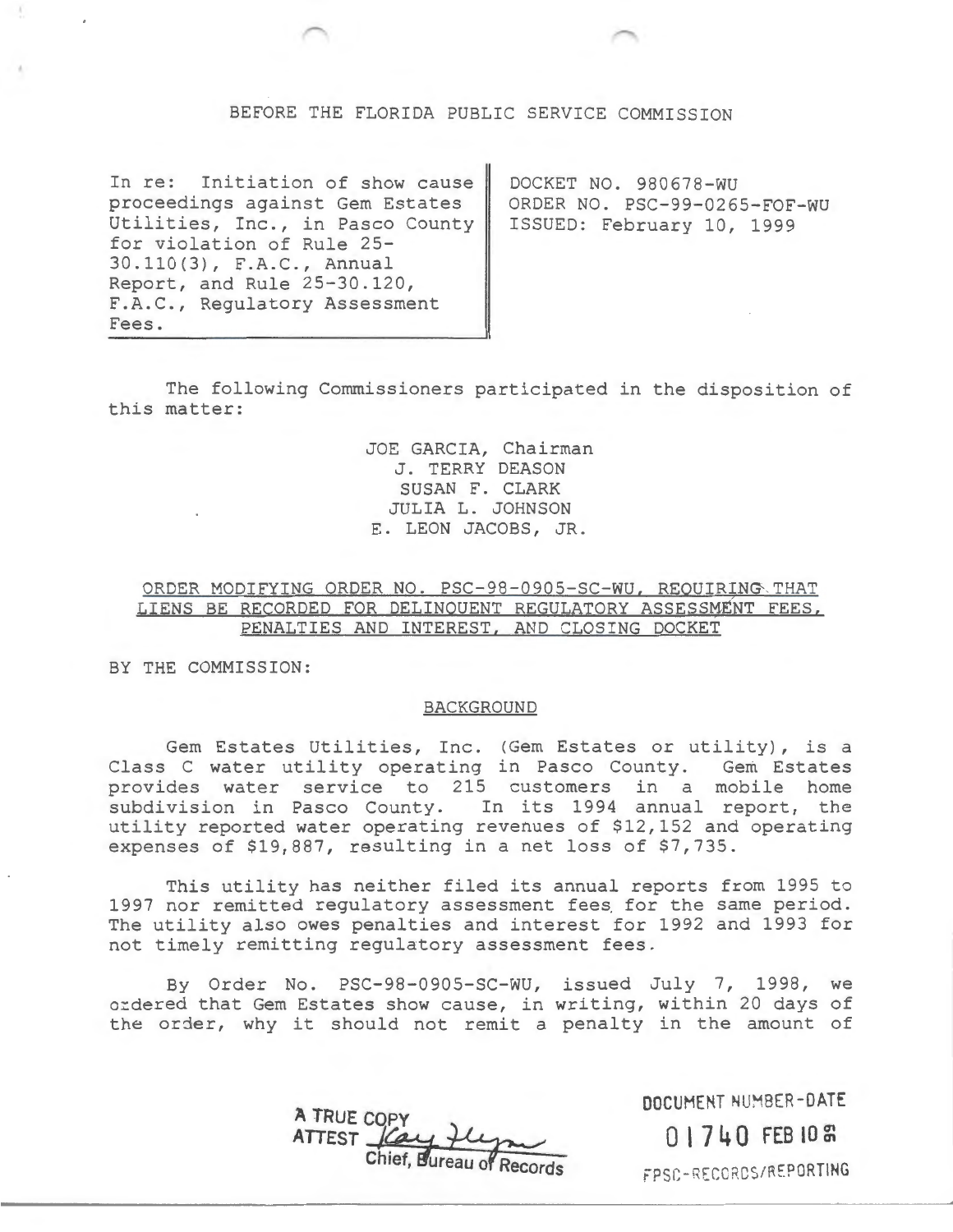ORDER NO. PSC-99-0265-FOF-WU DOCKET NO. 980678-WU PAGE 2

\$3,888 (\$2,331 for 777 days x \$3.00 per day for 1995; \$1,326 for 442 days x \$3.00 for 1996; \$231 for 77 days x \$3.00 for 1997) for violation of Rule 25-30.110, Florida Administrative Code, by failing to file its annual reports from 1995 to 1997 and \$399.28 (\$139.50 for 1995; \$142.97 for 1996; \$116.81 for 1997) and interest in the amount of \$271.10 (\$156.24 for 1995; \$91.50 for 1996; \$23.36 for 1997) for violation of Sections 350.113 and 367.145, Florida Statutes, and Rule 25-30.120, Florida Administrative Code, for failure to remit regulatory assessment fees. The utility was also ordered to show cause, in writing, within 20 days of the order, why it should not remit a statutory penalty and interest of \$12.38 for failure to timely remit 1992 and 1993 regulatory assessment fees. Further, Gem Estates was ordered to immediately remit \$1,713.96 (\$558 for 1995, \$571.89 for 1996; and \$584.07 for 1997) in regulatory assessment fees. Gem Estates failed to file a response to the show cause order; thus, the penalties were deemed assessed. We determined that if Gem Estates failed to respond to reasonable collection efforts, the collection of penalties would be referred to the Department of Banking and Finance Office of the Comptroller (Comptroller's Office) for further collection efforts.

We sent two collection letters on August 26, 1998 and September 9, 1998. Pursuant to our Order, our staff began to prepare to transfer this matter to the Comptroller's Office for further collection efforts.

Recently, we prepared to visit the utility to investigate a complaint regarding a disruption in water service and general customer dissatisfaction. We then learned that the Florida Department of Environmental Protection (DEP) has been investigating complaints by customers of the utility for the past two years. According to DEP staff, Gem Estates' electric utilities have been disconnected on three occasions, with the most recent disconnection occurring during the week of December 21, 1998. The Gem Estates Homeowner's Association (Homeowner's Association) has paid the utility's electric bill on the last two occasions in order to continue to receive water service.

Ms. Jacqueline Cahill, president of Gem Estates, has consistently refused certified Commission correspondence (letters dated April 9, 1996, July 26, 1996, July 28, 1997, November 26, 1997, January 5, 1998, May 12, 1998, August 26, 1998 and September 9, 1998). We attempted to send correspondence to Ms. Cahill by<br>first class mail and never received a reply. According to DEP first class mail and never received a reply. staff, Ms. Cahill never responded to Pasco County Department of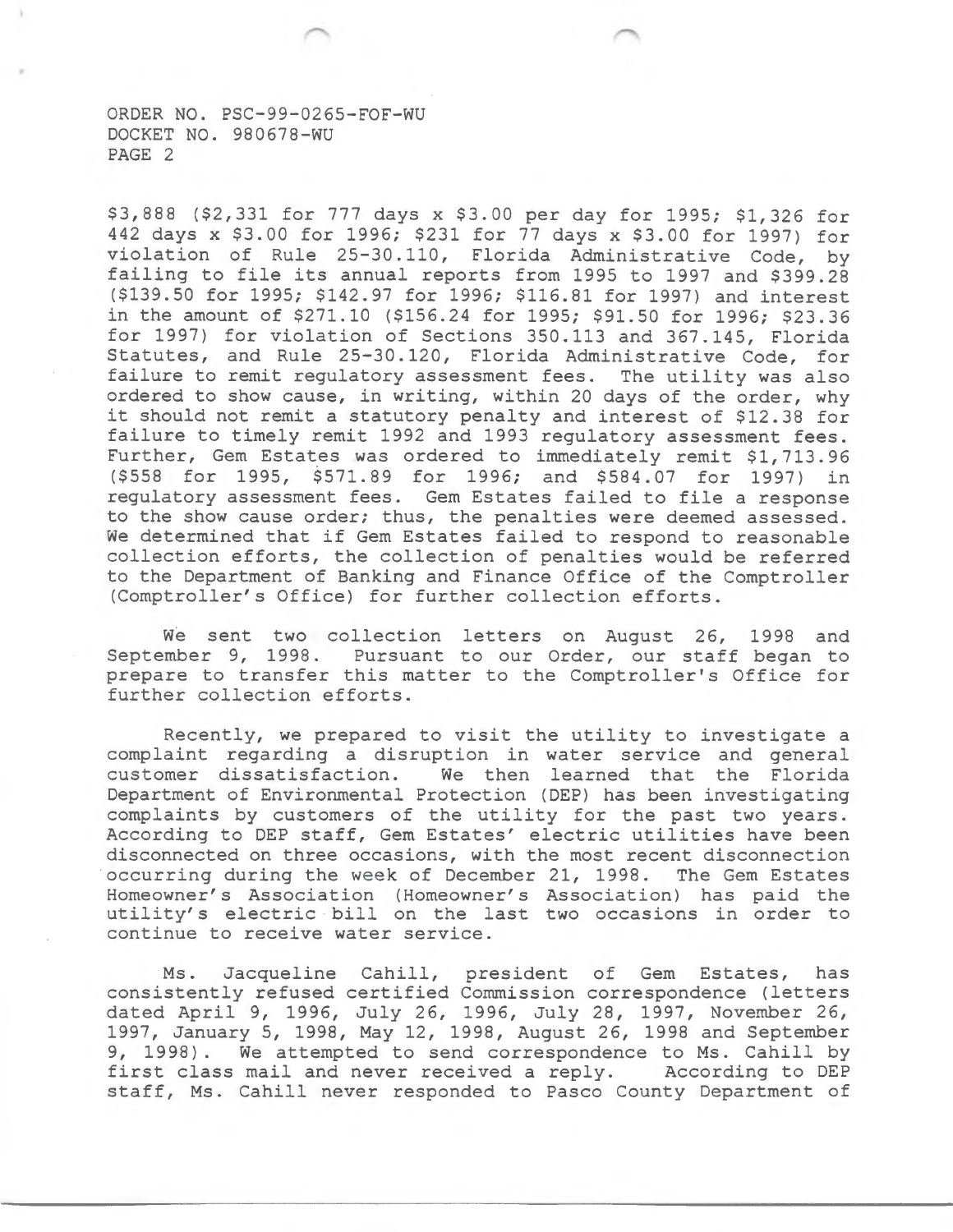ORDER NO. PSC-99-0265-FOF-WU DOCKET NO. 980678-WU PAGE 3

-----------------

Health correspondence. Ms. Cahill stopped communicating with the utility operator, Suncoast, Inc., and has recently refused to pay the operator as well. Ms. Cahill has not responded to DEP's correspondence, nor DEP's attempts to serve her with process for outstanding notices of violation (NOV). DEP was successful with service of process on the last NOV due to the recent disruption of service and filed a petition for an emergency injunction against Ms. Cahill's operation of the utility in circuit court on January 5, 1999. As a part of DEP's prayer for relief, DEP moved the court to find a constructive abandonment of the utility by Ms. Cahill and appoint the Homeowners Association as receiver or order a forced sale of the utility.

#### MODIFYING ORDER NO. PSC-98-0905-SC-WU

As · stated previously, Jacqueline Cahill, president of the utility, failed to respond to numerous attempts to communicate with her regarding the delinquent annual reports for 1995 to 1997, delinquent regulatory assessment fees, penalties and interest for those same years, as well as penalty and interest for failure to timely remit 1992 and 1993 regulatory assessment fees. Because Ms. Cahill failed to respond to Order No. PSC-98-0905-SC-WU, the penalties were deemed assessed. By that same order, we determined that if Ms. Cahill did not respond to reasonable collection efforts, then this matter would be forwarded to the Comptroller's Office for further collection efforts.

During this same time, DEP issued three NOVs for failing to maintain electricity to operate the utility. According to DEP staff, Ms. Cahill has all but abandoned the operations of the utility, with the utility operator managing the utility without being compensated and the Homeowners Association remitting the last two payments for the utility's electricity bills. DEP then issued its final NOV for the latest disruption of service and for failing to respond to previous NOVs and successfully served Ms. Cahill. DEP moved for an emergency injunction, officially blocking Ms. Cahill from operating the utility and moved that the Circuit Court of Pasco County find a constructive abandonment of the utility by Ms. Cahill and order a forced sale of the system. That hearing is pending.

We believe that no amount of communication from the Commission or other entities will force Ms. Cahill into compliance. Therefore, we modify Order No. PSC-98-0905-SC-WU so that pursuant to Section 367.161, Florida Statutes, the penalty for delinquent